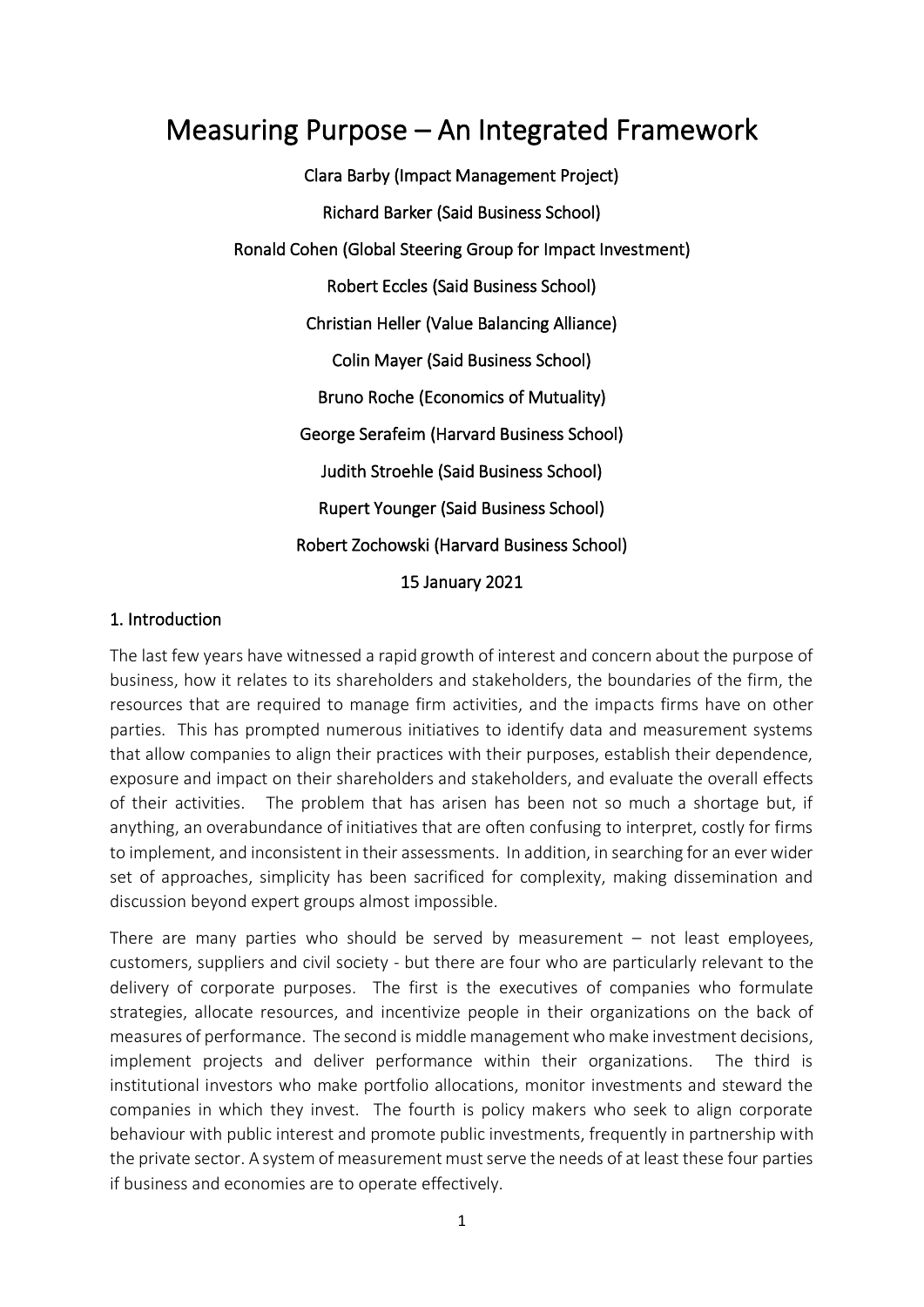Traditional methods of corporate performance measurement fail to account for the emerging phenomenon of purpose-based belief systems and managerial practices. They are based on a legal concept of a firm as an entity that owns property and contracts with other parties. They record costs, incomes, assets and liabilities associated with these activities, and make provisions for maintaining physical assets and servicing liabilities. They report the actual costs of the resources that a firm employs and the earnings that it derives from them, distinguishing current costs from capital expenditures.

What accounts do not currently record are the costs of maintaining assets that a firm does not own but on which it depends, or the liabilities for which it is not contractually or legally obligated but nevertheless responsible because of its impacts on other parties. In its current form, accounting serves the purpose for which it is designed of being aligned with a property right but not a responsible owner or purposeful management view of the firm. As a result, accounts currently do not provide all the information that is relevant to promoting responsible, purposeful business practices because, against that benchmark, profit is overstated where companies cause detriments to other parties and not fully recognized where they confer benefits. $1$ 

The aim of this paper is to clarify the confusion that arises in the context of how to measure performance in relation to purposeful business practice by putting forward a clear approach to measurement, drawing on real world management practices, comparing the different approaches that are being taken, and proposing a model that allows for better informed decision-making. We argue for a three-step internal model to reporting, which falls to the organisation to undertake and which enables a set of relevant appraisals both by senior management teams and also by external stakeholders, including investors and policymakers.

## 2. The Three-Step Measurement Model

In recent years, boards of directors have become increasingly focused on corporate purpose. This is partly driven by a sense that purpose drives corporate culture, helps attract and retain talent, and is increasingly a differentiator when it comes to customers and suppliers. External pressure on boards to define purpose better has come from investors, who are themselves being asked to justify their own investments on the basis of environmental, social and governance (ESG) as well as financial considerations, and regulators, who are tasked with oversight in multiple different sectors.

This combination of pressure points has focused attention on how purpose can be measured. To date, the general approach has focused on two largely disconnected considerations: first, articulating purpose as a set of intents, values or desired behaviours and outcomes, and second, measuring and monetizing the impacts of company activities. These considerations have been subject to claims of imprecision on causality, and vagueness in determining monetary impacts.

<sup>1</sup> EU Regulation on sustainability-related disclosures in the financial sector recognizes the need for no-harm performance measurement. (EU) 2019/2088 states in section (17) that "it is necessary to lay down a harmonised definition of 'sustainable investment' which provides that the investee companies follow good governance practices and the precautionary principle of 'do no significant harm' is ensured, so that neither the environmental nor the social objective is significantly harmed." See [https://eur-lex.europa.eu/legal](https://eur-lex.europa.eu/legal-content/EN/TXT/?uri=CELEX:32019R2088)[content/EN/TXT/?uri=CELEX:32019R2088.](https://eur-lex.europa.eu/legal-content/EN/TXT/?uri=CELEX:32019R2088)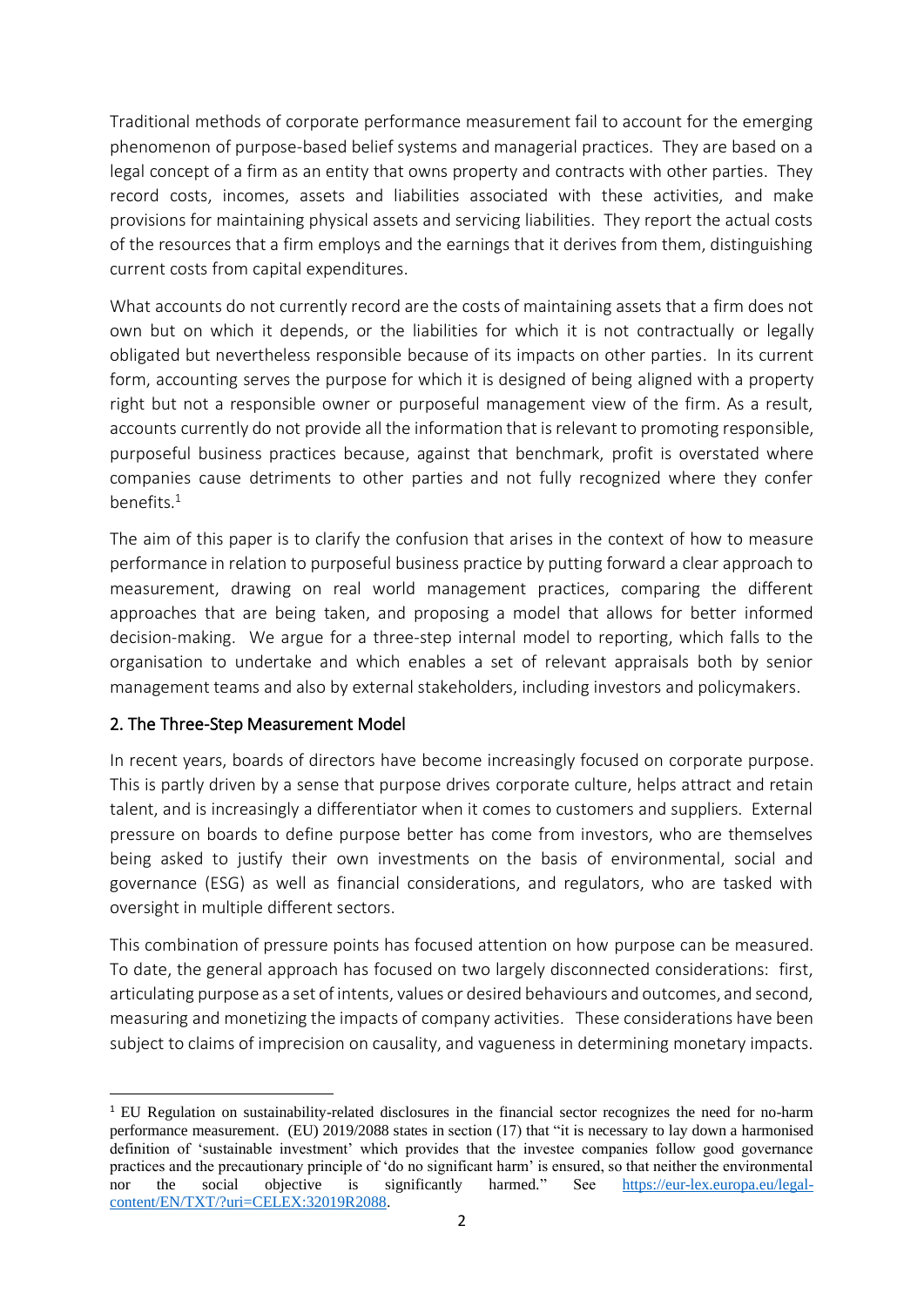To address these concerns, we propose the adoption of a three-step measurement model, as set out in Figure 1 below, which aligns measurement of business impacts with the strategic motives of an organization and monetization through two distinct but complementary methodologies.

| Step 1:                             | Step 2:                            |                    |
|-------------------------------------|------------------------------------|--------------------|
| <b>Motives</b>                      | <b>Metrics</b>                     |                    |
| Purpose (why the<br>company exists) | Inputs (what the<br>company uses)  | Ent<br><b>Bas</b>  |
| Mission (what is<br>its strategy)   | Outputs (what it<br>produces)      | Soc<br>Valı<br>App |
| Vision (where it<br>aspires to be)  | <b>Outcomes</b> (what<br>changes)  |                    |
| Values (how it<br>operates)         | Impacts (effects<br>on well-being) |                    |

**Money** erprise Costed Approach ietal uation-Based **proach** 

Step 3:

2.1 Motives. The first stage in the three-step model is to set out corporate motives, as expressed through stated purpose, mission, vision and values. Together these represent an expression of the motivation of the organisation and the core organising principles for corporate resource allocation. The **[Enacting Purpose Initiative](https://enactingpurpose.org/)** ('EPI') suggests that boards should:

- Define their purpose: articulate why the organisation exists.
- Establish their mission: set corporate strategy, what the organisation intends to do.
- Determine their vision: where the company aspires to arrive.
- $\bullet$  Implement their values: the principles that underpin how the company is governed.<sup>2</sup>

We suggest following the EPI by using the British Academy Future of the Corporation program<sup>3</sup> definition of corporate purpose as being about "producing profitable solutions for problems of people and planet, not profiting from producing problems for either". This focuses business purpose on problem solving, identifying commercially viable, financially profitable and sustainable solutions, and the avoidance of detriments. Motives provide the lens through which materiality is defined and metrics are measured.

<sup>&</sup>lt;sup>2</sup> The EPI describes a 'SCORE' framework for establishing effective governance of corporate purpose.<br>**B** https://www.thebritishacademy.ac.uk/publications/future-of-the-corporation-principles-for-r

https://www.thebritishacademy.ac.uk/publications/future-of-the-corporation-principles-for-purposefulbusiness/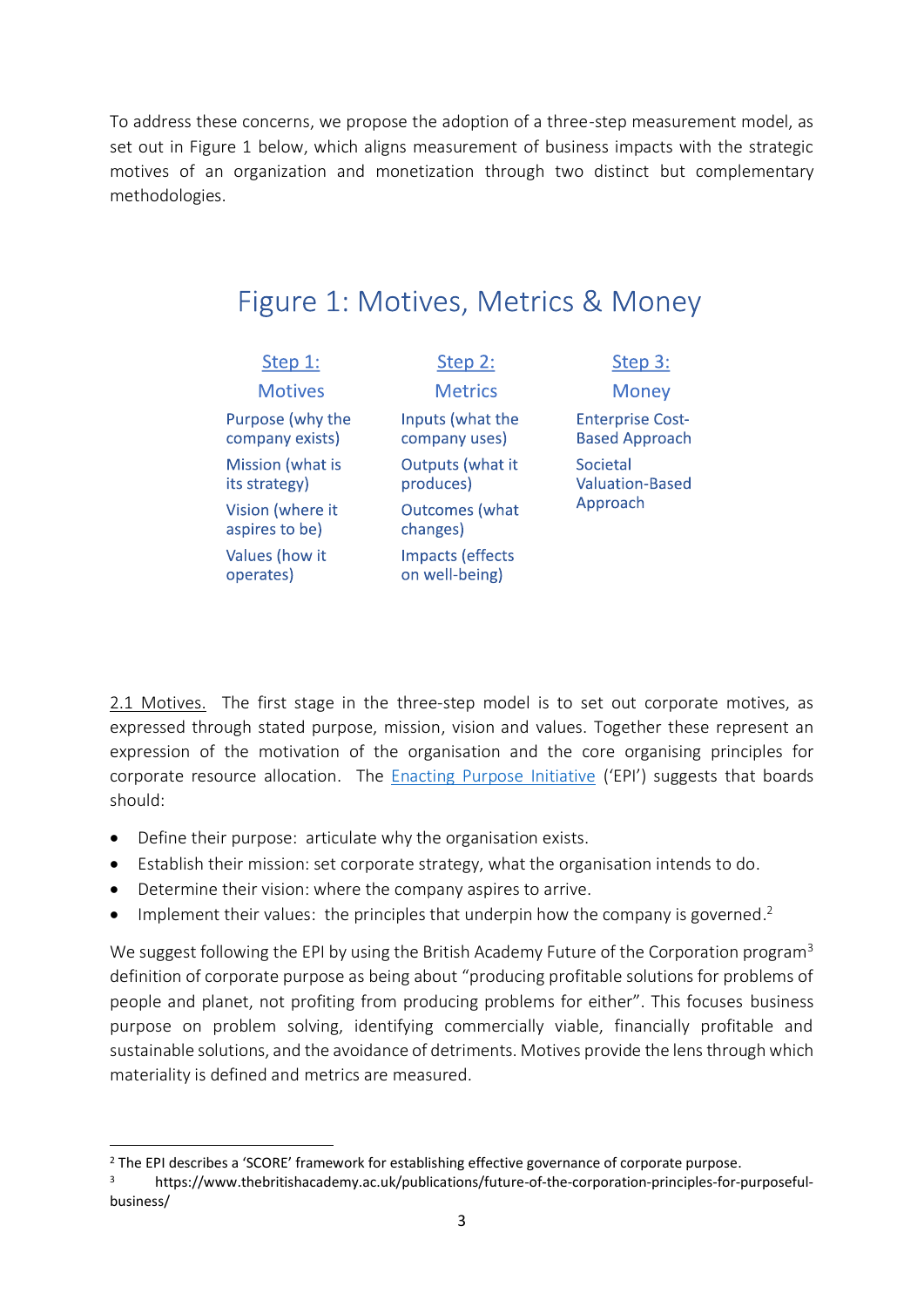2.2 Metrics. The second step is to identify the business metrics that are required to enact purpose. This relates to four critical areas as follows:

- Inputs: the human, social, natural, physical and financial resources which a company uses in its activities.
- Outputs: a measure of what a company produces.
- Outcomes: changes brought about by a company's activities.
- Impacts: consequential effects on the well-being of others, e.g. customers, employees, suppliers, societies and the environment.

When compiling reports in relation to their purposes, companies provide qualitative, quantitative, financial and non-financial information. The information is of relevance to (current and future) shareholders, and in evaluating a company's effects on its stakeholders. It is therefore appropriate that there are different types of reports and accounts, some relating to the financial performance of the firm and others to its wider impact.

There are certain forms of reporting against which it might be expected that all companies should establish metrics and some that are common to all companies in a particular sector or industry. For example, the significance of global warming for our future survival means that all companies might reasonably be expected to report on their carbon emissions. Similarly, concerns about inequality might justify all companies reporting a standardized pay ratio of their top to median incomes, and their commitment to paying a living wage. Concern about tax avoidance by companies might require reporting by companies on their tax payments in different jurisdictions. All these relate to systemic challenges that confront all companies, regardless of their geography and sector. Other issues may only be material to particular industries, such as data security for online platforms or child labour in food and apparel value chains.

So, some forms of general and industry standardization and harmonization might be sought in reporting through, for example, the European Non-Financial Reporting Directive (NFRD)<sup>4</sup> and the creation of a Sustainability Standards Board (IFRS)<sup>5</sup>. However, this should be against the background of reporting being tailored to the purposes of companies and the information needs of their different constituencies.

2.3 Money. The third step in the model is the comprehensive monetisation of the metrics set out in step 2. In this step, monetary values are attached to the metrics. The importance of this derives from the fact that monetary values are the basis on which resource allocations and investment decisions are made by boards of companies and by investors, and by regulators and governments in evaluating the social contributions and detriments of companies.

In the context of corporate purpose, it is as necessary to attach values to human, social and natural capital employed in the delivery and fulfilment of purpose as it is to their material and

<sup>4</sup> EU Directive 2014/95/EU.

<sup>5</sup>https://www.ifrs.org/news-and-events/2020/09/ifrs-foundation-trustees-consult-on-global-approach-tosustainability-reporting/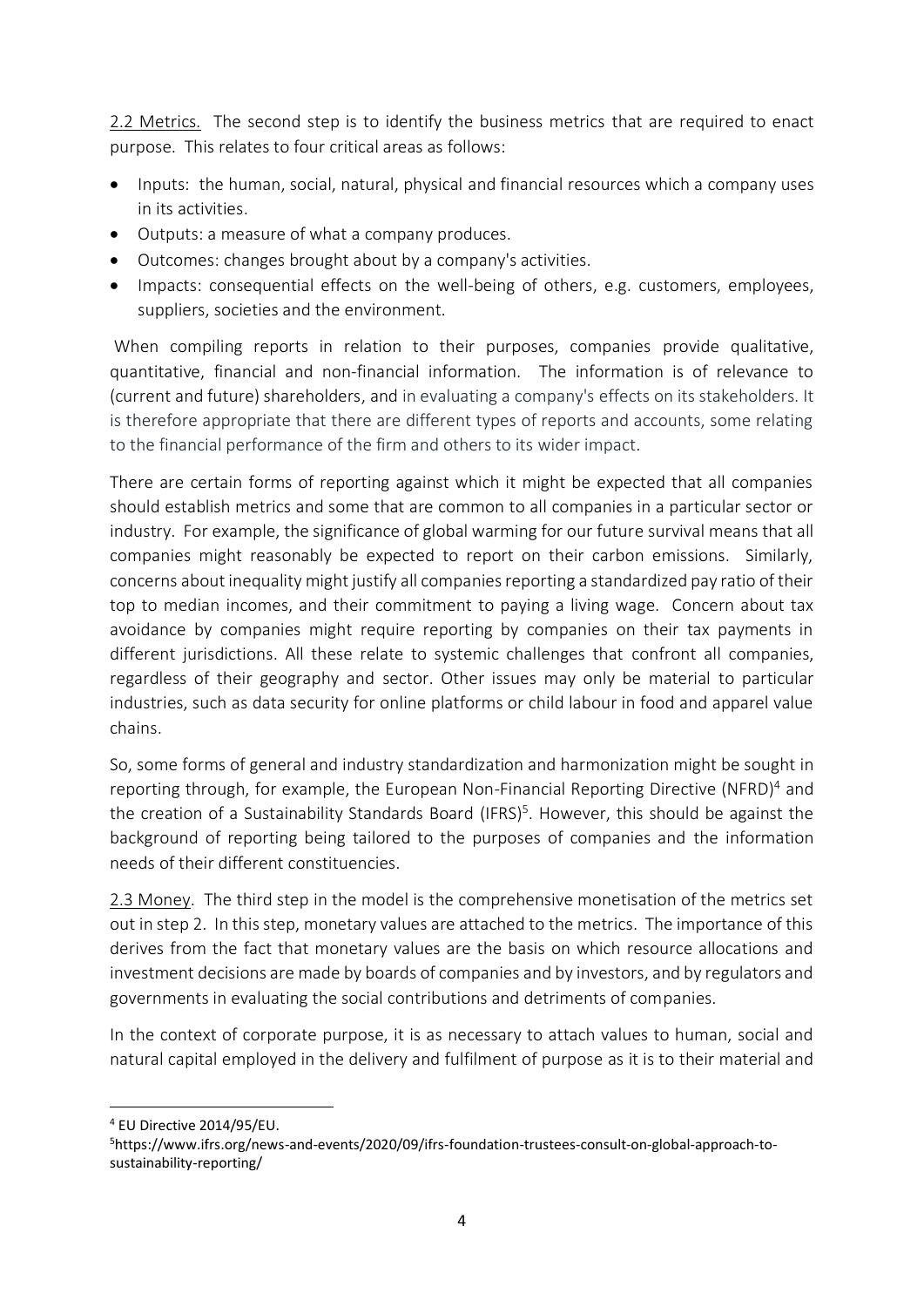financial counterparts. While concerns are sometimes raised about monetary values, especially in relation to nature, on the grounds of "knowing the price of everything but the value of nothing", a failure to do this leads to the more serious problem of not valuing anything that is not priced, and consequently misallocating scarce and valuable resources.

There are two approaches to allocating monetary value. We argue that both should be available to management, boards, investors and policymakers.

• The first of these is *an enterprise cost-based accounting approach,* which looks at monetization from the perspective of the enterprise. Traditional cost-based accounting attaches specific and identifiable financial costs and revenues to inputs and outputs. In the context of corporate purpose, however, cost-based accounting would also need to account for the impacts of a company on financial and non-financial resources. It would record the costs that a company incurs in remedying the detriments it causes and the benefits it generates in relation to the externalities it imposes on other parties.

In particular, to avoid profiting from causing harm to others<sup>6</sup>, a company should track the external costs that its activities impose upon human, social and natural resources, and set these against financial profit in measuring its performance broadly defined. Conversely, if a company invests in assets it owns which confer benefits on other parties that extend over more than one year, it should track these in a way that parallels its treatment of capital expenditure in the balance sheet. In other words, a company's accounting extends beyond financial statements to report costs of maintaining and enhancing human, social and natural resources in the delivery of its purpose, irrespective of whether they fall within or outside the legal boundaries of the firm.

What the proposed accounting framework therefore does is to extend traditional accounting from the legal boundaries of the firm to its effective boundaries in terms of its outcomes and impacts. It redefines boundaries from legal delineations to relevant operational considerations in relation to delivering a company's purpose and classifying expenditures as current or capital in nature.<sup>7</sup>

<sup>6</sup> This can, for example, address the EU Taxonomy's requirement for a company to record where it causes environmental damage and how it accounts for the principle of "no harm".

<sup>&</sup>lt;sup>7</sup> It is important to recognize that this is not a proposal to extend accounting to incorporate companies up or down a firm's value chain. It is a content related elaboration of existing accounting methods to record spending on maintaining social and environmental assets on which a company depends and has impact outside as well within its legal boundaries. In the current accounting system, only the maintenance of physical assets is recorded. By expanding to include social and environmental assets, profit net of the costs of remedying harm is reported. Adjusting income this way ensures that profit reflects costs associated with environmental and social assets on which a company depends and has impact. Likewise, a company would account for expenditures on building social and environmental capital as an investment. It would be able to capitalize investments on social and environmental projects, recognizing them as assets, not current expenditures. As with intangible assets (such as brands), investments in key social and natural assets would therefore appear on the balance sheet of a company.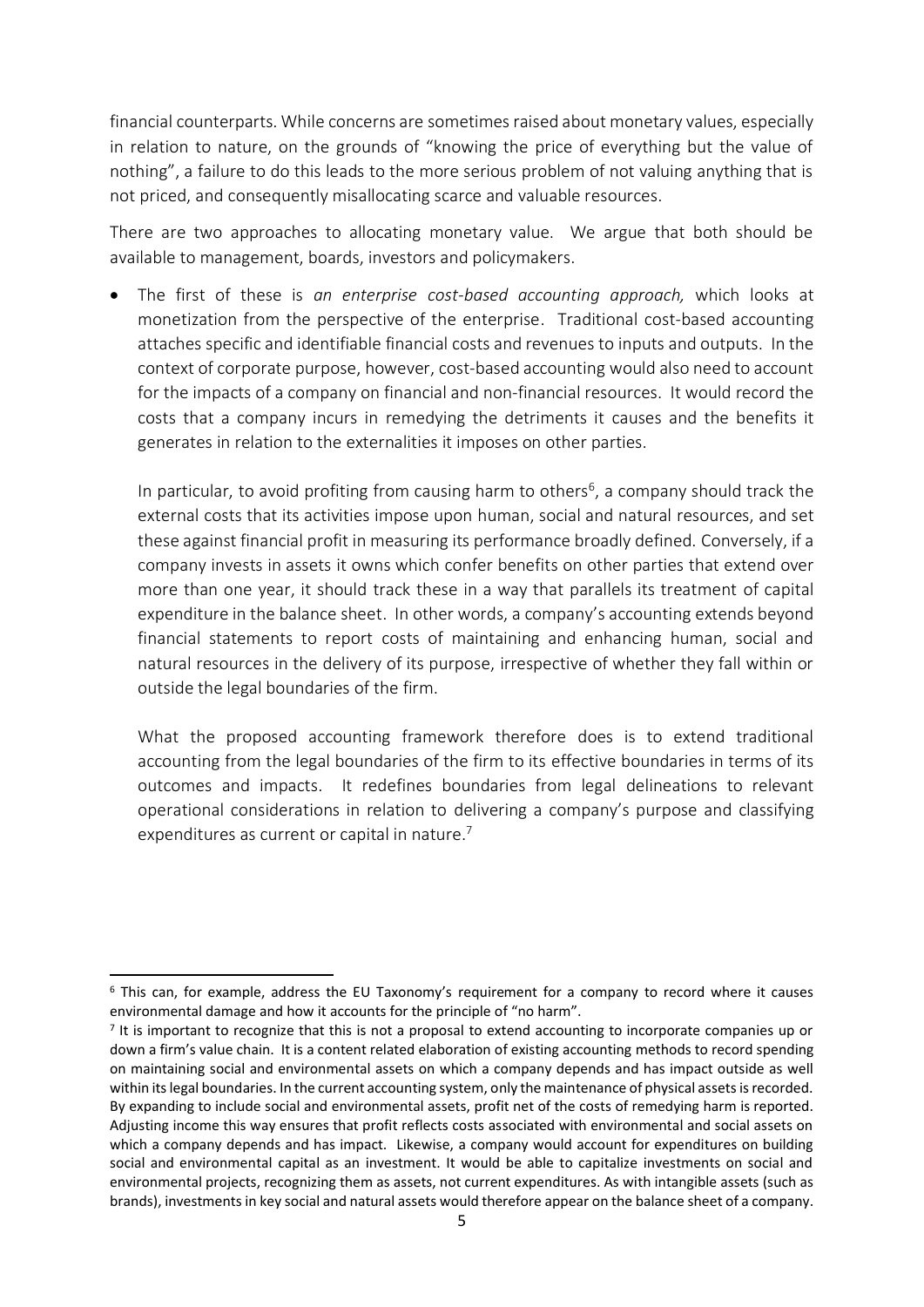• The second form of reporting is *a societal valuation-based approach* which attempts to establish the impact of a company's activities on society and the environment.<sup>8</sup> Traditional approaches to valuing purpose have focused on one stakeholder audience – shareholders. Where there are relevant goods or services being traded then there are observable prices with which to undertake valuations.

In the context of purposeful business, valuations should also be determined from a societal and environmental perspective in regard to human, social and natural capital that are material to the delivery of a firm's purposes and strategic operations, as well as those that are physical and financial. By definition therefore, these can be found outside as well as within the legal boundaries of the firm, but only in so far as they are relevant to the ecosystem in which the organisation operates and relate to its corporate purpose and mission.

In some cases, these valuations can be determined from specific prices, for example the cost of carbon emitted, as reflected in the cost of carbon credits. In others, there are broader approaches to measuring purpose and impact, for example, where there are costs of damage or insurance to compensate for harm that can be used to derive prices.

Valuations may in addition be determined from present values of predicted future benefits and detriments discounted at appropriate private and social discount rates. Econometric analyses may be undertaken of observable prices from, for example, land values to estimate costs of pollution or flooding, and survey evidence might provide indications of the valuations that people attach to different types of benefits and detriments where actual transaction data are not available.

What this second approach therefore does is to assemble as much information as possible from costs, prices, projections, statistical analysis and surveys, and apply the most advanced techniques to impute factors for converting metrics into monetary valuations of nonmaterial and non-financial assets and liabilities from a societal perspective. It will then be possible to attach valuation multipliers directly to purposeful activity.

For example, businesses that act in pro-societal ways might reasonably be expected to have lower political and social risks attached to their activity, therefore attracting higher multipliers on their earnings, and a lower cost of capital. Likewise, businesses that are understood to be well governed and responsible might be expected to benefit from lower costs of capital. Valuations can therefore be made explicit in identifying links to purpose and therefore what multiples are appropriate to particular firms and their activities.

There are three principal benefits from this three-stage approach to measurement and evaluation. The first is that it allows an organisation to capture the financial and non-financial

<sup>8</sup> For further information on valuation in relation to environmental impacts see ISO14008 at <https://www.iso.org/obp/ui/#iso:std:iso:14008:ed-1:v1:en>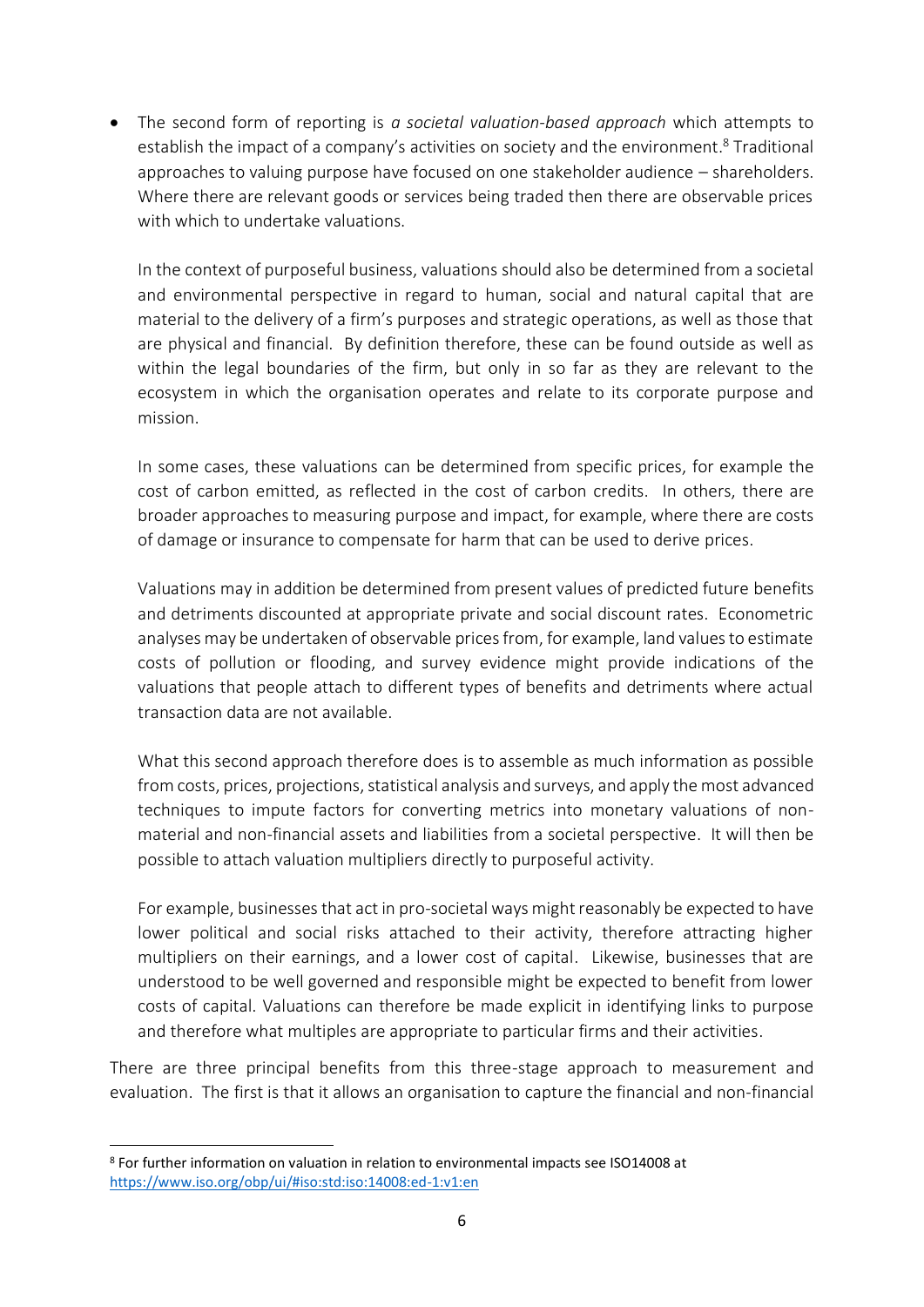impacts of the full perimeter of its activity. This is relevant to both management decision making and disclosure of the degree to which a company is fulfilling its purpose.

The second is that different stakeholders can undertake their own assessments of the value of the organisation. Investors can assess the quality of the firm as an investment on the basis of a diverse range of numbers. Political and societal leaders can assess the impacts of an organisation on the lives of members of specific communities. Employees can assess commitments made to impacts delivered, attaching value to meaningful work, and suppliers can make their own assessments of levels of commitment to an organisation based on its vision for impact.

The third benefit is that cost-based accounting and valuation answer different questions. Costbased accounts establish the resources that companies have to expend in correcting detriments and/or generate positive externalities that firms create outside as well as within their legal boundaries, whereas valuations capture the net benefits or detriments of the firm's activities, its outcomes and impacts on its stakeholders as well as its shareholders.

The above framework therefore allows for assessments from the perspective of different stakeholders, reflecting their own perspectives on the firm and its corporate purpose.

## 3. Towards A Common Framework

A number of excellent initiatives seen in academia and practice around the world can now be classified under the three headings – motives, metrics and money.<sup>9</sup>

3.1 Motives: initiatives include the [Enacting Purpose Initiative,](https://enactingpurpose.org/) the WEF's ['Davos Manifesto'](https://www.weforum.org/the-davos-manifesto) and the British Academy's <u>'Principles for Purposeful Business'</u>.<sup>10</sup>

3.2 Metrics: while there are still a number of initiatives that seek to define the leading variables driving holistic value creation, approaches of reporting continue to be developed at pace for the major dependency assessments and externality impacts. Some of these cater for investors, some for stakeholders in general and some for particular groups of stakeholders. A few of the most widely cited initiatives are:

- Accounting for Sustainability (A4S) provides a framework for sustainable reporting.
- The Carbon Disclosure Project (CDP) promotes a global environmental disclosure system.
- The Global Reporting Initiative (GRI) is a stakeholder-focused form of reporting.
- The International Integrated Reporting Council (IIRC) sets out a framework for integrating ESG measures relevant to investors with financial information.
- The Sustainability Accounting Standards Board (SASB) focuses on financially material reporting for investors.
- The Task Force on Climate-related Financial Disclosure (TCFD) is concerned with climate related reporting.

<sup>9</sup> The [Impact Management Project](https://impactmanagementproject.com/) (IMP) has performed an important role of clarifying the relationship and relevance of these different initiatives.

<sup>&</sup>lt;sup>10</sup> Important challenges to corporate purpose include Lucian Bebchuk and Roberto Tallarita (2020), *'The Illusory* [Promise of Stakeholder G](https://www.wlrk.com/docs/The_Illusory_Promise_of_Stakeholder_Governance.pdf)overnance'. For a response to this paper, see Colin Mayer (2020), '[Shareholderism](https://papers.ssrn.com/sol3/papers.cfm?abstract_id=3617847)  versus Stakeholderism – [a Misconceived Contradiction](https://papers.ssrn.com/sol3/papers.cfm?abstract_id=3617847)'.

[https://papers.ssrn.com/sol3/papers.cfm?abstract\\_id=3617847](https://papers.ssrn.com/sol3/papers.cfm?abstract_id=3617847)